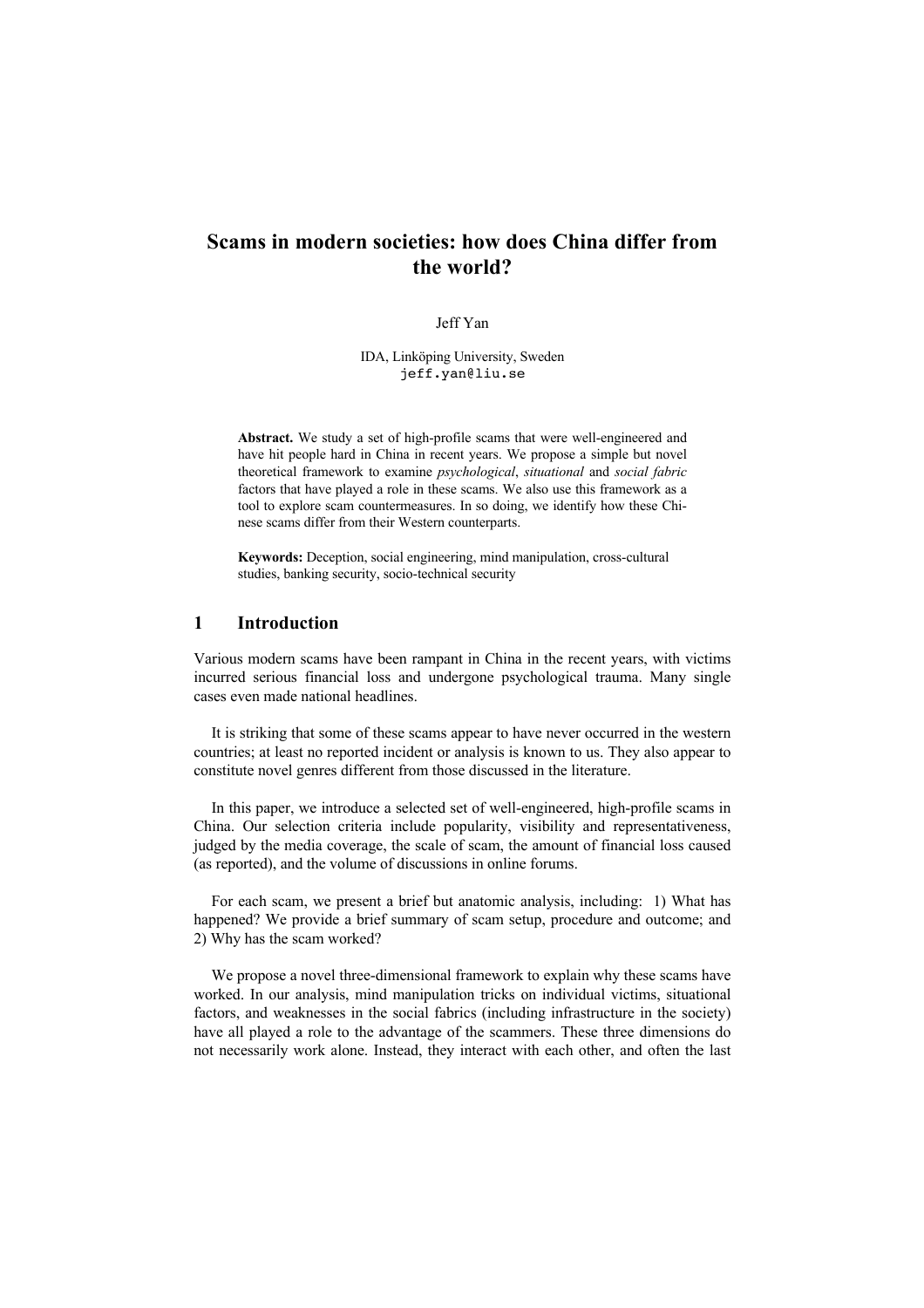two dimensions appear to reinforce the first dimension, creating a strong psychological effect to trap people into victims.

Moreover, we apply our framework to explore countermeasures for addressing the scams. We also attempt to identify what makes unique features in the Chinese scams, and what makes these scams less or not effective in the West.

Our study is perhaps the first account of high-profile modern scams in China to an international audience, and the first academic analysis of these scams. This study is also the first step towards a comparative study of the scam landscape in contemporary China vs. in the western countries.

### **2 High-profile scams in China: new genres**

We introduce three genres of modern scams in China, namely the criminal investigating scam, the flight rebook scam and the cab sharing scam. Each has made headlines of national news, TV channels or major websites, e.g. covered by major media outlets such as Xinhua News Agency (the biggest and most influential media organization in China), China Central Television (commonly abbreviated as CCTV, the predominant state television broadcaster in China), and websites such as Sina.com and QQ.com (each of which has a reader base of hundreds of millions).

Each of the scam genres has reportedly caused the victims to lose millions of RMB  $(1 \text{ US}\$ = 6 \text{ RMB})$  or more, with the financial loss incurred by the criminal investigation scam being the most serious, reaching an estimate of hundreds of millions RMB.

Google search returns about 2,710,000 hits for the criminal investigating scam (with simple keywords "警察来电"), about 439,000 hits for the cab sharing scam (with simple keywords "拼车诈骗") and about 477,000 hits for the flight rebook scam (with simple keywords: "机票改签 诈骗"). For convenience, we only use a single keyword for each scam genre but ignore many of its derived variant names. We believe many more hits will be returned by Google, if our search also covers some of those variants.

### **2.1 Criminal investigation scam**

Many variants of this scam have been reported. A typical account goes as follows.

A scammer phones a victim, impersonating a bank employee: "Your account is used for money laundering (or bribery, or corruption, or other accusations) and it's now under custody and criminal investigation".

The victim denies wrongdoing.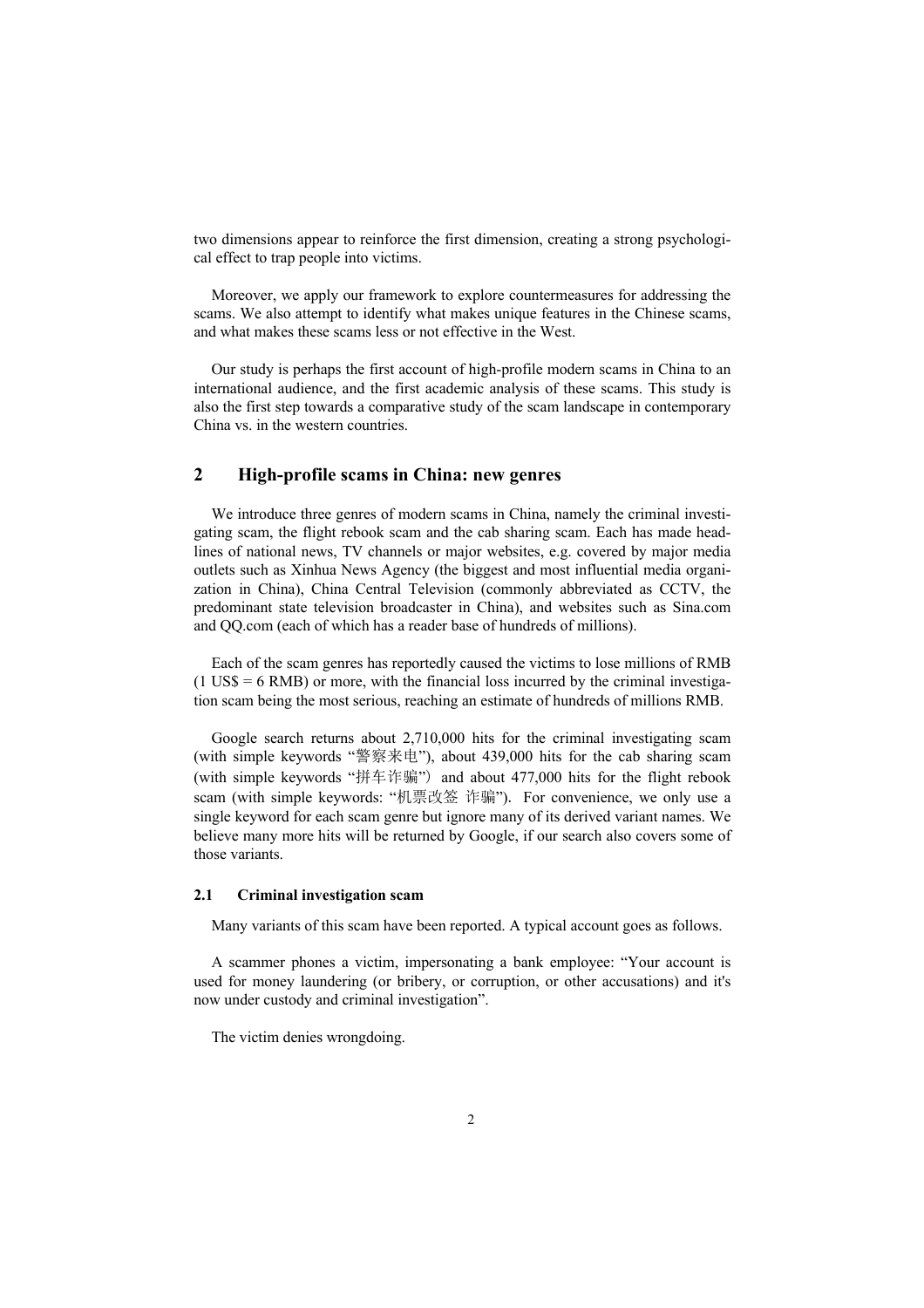The scammer pushes back, "Well, it could be your wrongdoing, or somebody else had stolen your account and misused it".

The scammer continues, "I can now ring for you the very police officer who is investigating your case."

Then, the victim hears the scammer making a phone call, and then hears a standard greeting message "this is X police station, and your call will be connected shortly".

The victim's phone shows that the current call is connected from that police station's number.

A police officer makes a self-introduction, saying that the victim's case is serious and can lead to ten years of imprisonment;

Shortly, a URL is sent to victim, linking to an arrest warrant issued to the victim's name and address, stamped by state agencies.

The victim is then told: to avoid an imminent arrest, you need transfer a large sum to a designated account as soon as possible.

Often, the victim complies.

In some cases, each victim lost an astonishing sum, up to millions of US\$ [1]. Highly-educated people have fallen into victims, too.

#### **2.2 Cab sharing scam**

Cab sharing has been a common practice in some parts of China, not just for personal cost saving, but for the social benefit of reducing pollution and traffic jam, as encouraged by the government. Scammers found themselves a niche in cab sharing, too. A high-profile scam had hit hard a Chinese city. In two months (May--June 2009), nearly 200 incidents were reported to police in this city, amounting to a loss of over 5 million RMB (about US\$800K). The police reportedly estimated that about 1000 people fell into victims in this particular city. The victims were all female.

The scam was invented by a scam leader, and the 20+ members followed his template to scale up their business.

Based on a victim's self-account that was televised by China Central Television (CCTV) [3, 4], we summarize the setup, procedure and outcome of this cab sharing scam as follows.

Four scammers pretend not to know each other, but they work together. Each time, they work on a single victim (female).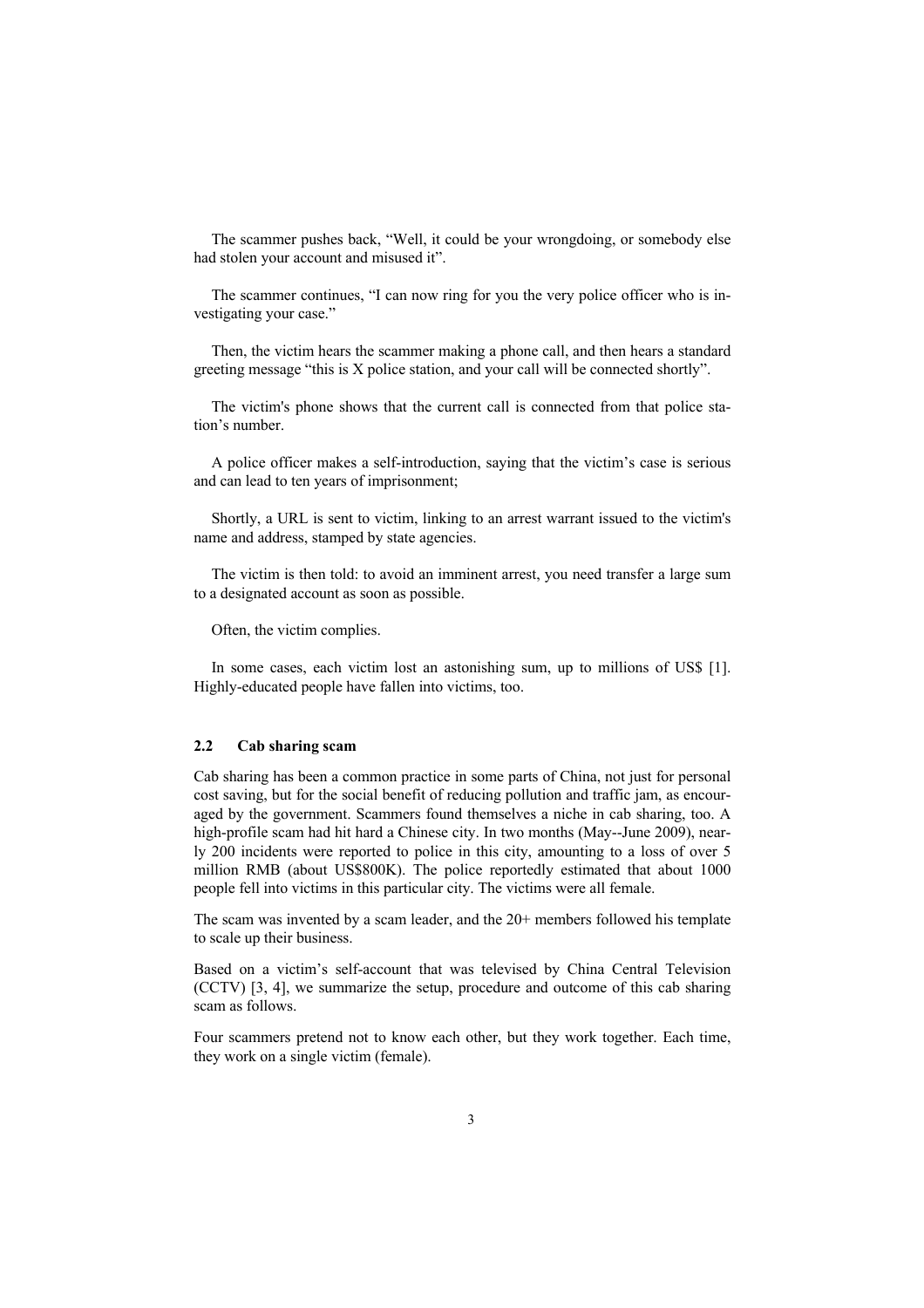First, the scammers identify a target (victim) in places where people would like to take taxi, e.g. a train station. A female scammer initiates a friendly conversation with the victim, who is waiting for taxi alone. They discover they are going to the same destination. Later, a male scammer comes by, and join their conversation. Three of them agree to share a cab.

A cab approaches them, with one male passenger on board already, and available seats are all in the back row. This is not surprising, since it is legitimate for four passengers to share a taxi, together with a driver.

Three passengers get into the back row, and the victim is seated in the middle.

The cab drives away, and then it stops at a destination. The front seat scammer rushes to get off the cab, intentionally dropping a wallet in the seat.

Another scammer grabs the wallet, shows off the money inside, and hides it for himself.

Soon, the departing scammer comes back to look for his wallet, claiming that two high-value bank cards are in the wallet, and they are all gone together. Nobody speaks up the wallet's whereabouts.

As confessed afterwards by herself, the victim initially hesitates to confront the scammer who has grabbed the wallet, worrying about his revenge e.g. being beaten up by him. Later, she attempts to speak up, but each time the female scammer has stopped her with hand gesture and persuasion like, "It's not your business, just stay away from it. It's fine to remain silent, if you're innocent and haven't taken the wallet".

The departing scammer becomes angry, and requests to search everyone's belongings (handbags). Nobody cooperates initially, but as tension builds up, the three scammers give up one by one.

The victim still refuses to cooperate.

The departing scammer changes his request, "I tell you how much each of the bank cards carry. You tell me your bank account, balance and PIN. With them we can check with your bank. If the account balance is the same as the amount you claim, then it's verified that the card is not the missing one, but indeed yours."

The victim finds it unacceptable to tell her card details to a total stranger. However, the two scammers, including the female one, does it without any hesitation. The female scammer starts to persuade the victim to follow suit, and so do the other scammers. Later, tension, pressure and suspicion on the victim is intensified.

With the desire of clearing herself of suspicion, the victim finally gives up. The frontseat scammer takes her card and phones her bank to check the account balance with her PIN. Then, he apologies to the victim and returns her the card, since she is proven innocent.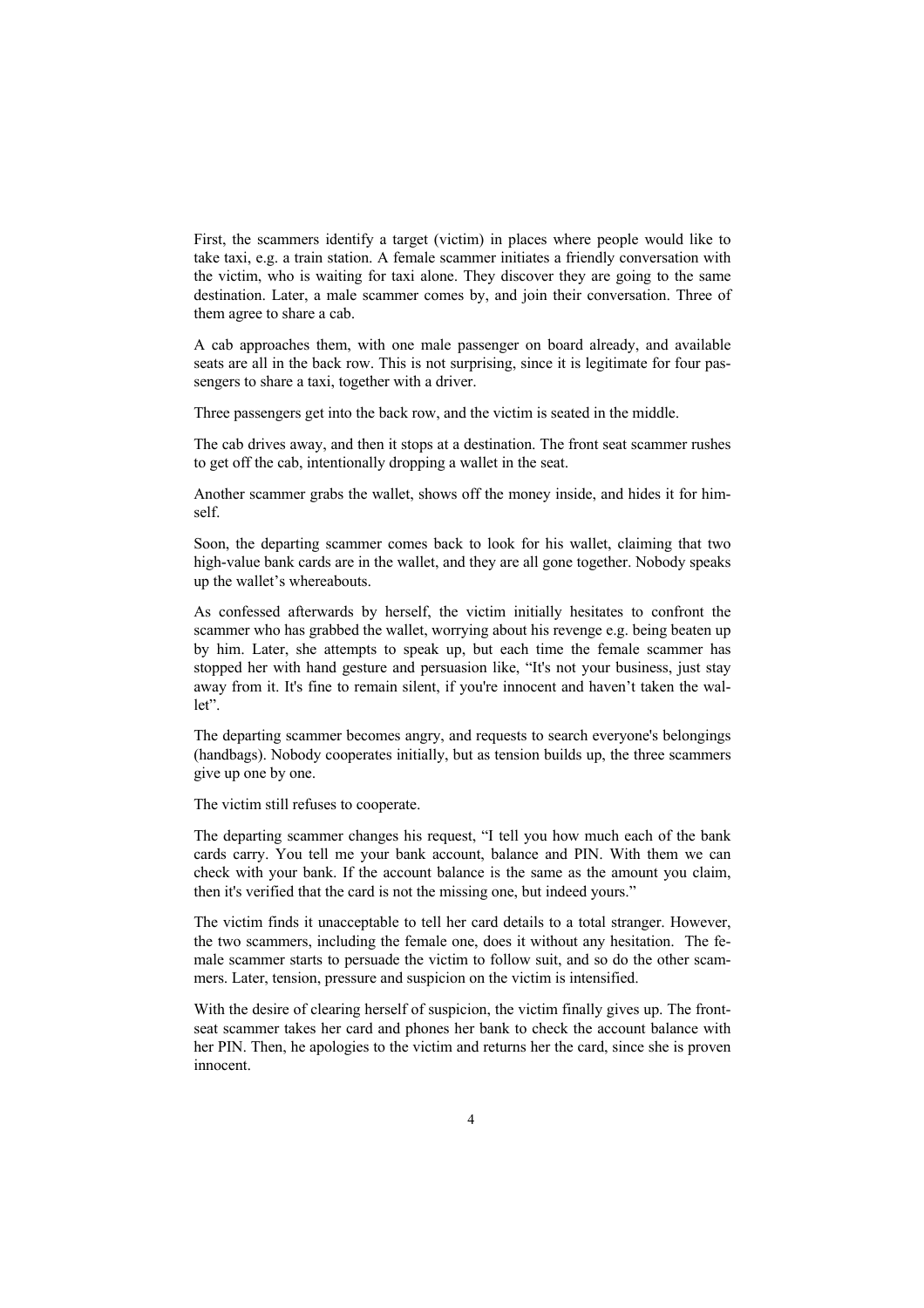Next time the victim goes to ATM withdrawing money, but to no avail. Her card has been swapped by the front-seat scammer, and the money in her account are all gone.

#### **2.3 Flight rebook scam**

A victim receives a text message on his phone, a day or two before departure:

 "*Mr Wang, due to mechanical failure (or weather problems), your flight CX234 from A to B scheduled for specific date/time is cancelled. Please phone our customer service number 400xxxx to change your flight or get refunded. Sorry for the inconvenience. CX Airline*".

 Everything in the message looks legitimate, and the victim makes a call to the customer service number.

 When phone conversation starts, the victim is instructed to go to a nearby ATM machine.

 At the ATM machine, the victim is asked to enter a number given by the scammer. It's an account to which money will go, but the victim does not realize it.

Once that number is entered, ATM indicates now to enter the amount to transfer.

 The scammer continues his instruction to the victim, "Now, enters the first 6 digits of your card number for password verification."

 Once the enter key is pressed, that amount gets transferred to the scammer's account, which will be emptied quickly.

The end of the story.

### **3 Why did the scams work?**

We propose a simple theoretical framework to examine different factors that contribute to making the Chinese scams work. Then, we apply this framework to analyze each of the scams described above.

#### **3.1 A simple framework**

In our framework, three categories of factors all have a role in making a scam to work. First, *psychological* factors explain mind manipulation tricks that scammers apply to take advantage of victims. Second, *situational* factors are environmental or contextual settings that scammers build into their plot. For example, a cab was deployed in the cab-sharing scam to first create an isolated environment or context, and then to be filled with tension, and it constitutes an effective situational factor to make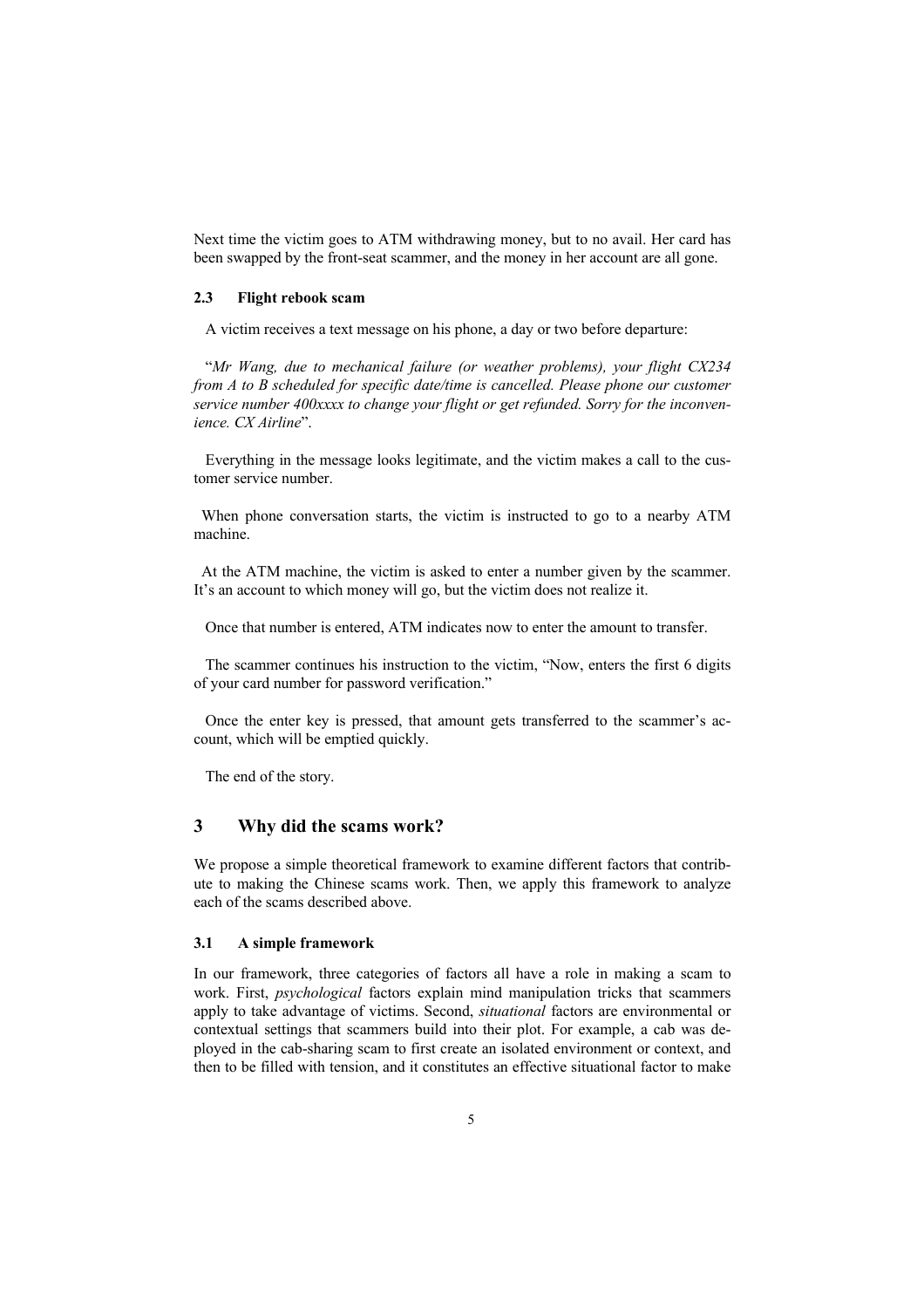the scam work. Third, *social fabrics* are often exploited by scammers, too. For example, either weaknesses in socio-technical infrastructure or norms of a society scammers may take advantage of to fool victims.

Thus, our framework covers a wide spectrum of factors, ranging from individuals (humans), through contexts (environments) to a society at large (social fabrics).

We mainly use the well-known Cialdini's influence framework [5] to examine mind manipulations involved in a scam, and when necessary, we also refer to similar work by Stajano and Wilson [7], and by Lea et al [6]. The core of these three frameworks are more or less the same, as summarized by Stajano and Wilson themselves (see Table 1). However, the framework by Cialdini was the most original, and it has been tested both in research communities and in the field for more than 30 years.

Cialdini's framework is often summarized as "six weapons of influence", namely, reciprocity; commitment and consistency; social proof; authority; liking; and scarcity. Ross Anderson, a Cambridge academic, famously named these "a guide to pushing people's buttons".

#### **3.2 Analyzing scams with our framework**

We apply our theoretical framework to explain why each of the scams has worked.

**Criminal investigation scam.** We first look into psychological factors, then situational factors, and finally factors involving with social fabrics.

*Psychological.* The following methods were deployed for mind manipulation.

Appeal to authority. Impersonating a bank employee and impersonating a police officer both appeal to authority, aiming for the victim to take the conversation seriously and aiming for his or her obedience. Otherwise, it was so easy and effortless for the victim to quit by hanging the phone.

Intimidation. The victim was threatened by an immediate arrest and by ten years of imprisonment. These were both explicit intimidation. Appeal to fear with intimidation and appeal to authority are related concepts, but not the same. We will further clarify these in Section 4.

Scarcity. The scammers kept pushing the victim for reaction in a short amount of time. Once a shocking effect is created by intimidation, the scammers kept the victim's brain in a 'steamy' mode, giving her or him little chance to recover the brain from the shock.

*Situational.* Several situational factors were deployed to create a seemingly realistic scenario and context for a victim, e.g. emulating the standard greeting voice message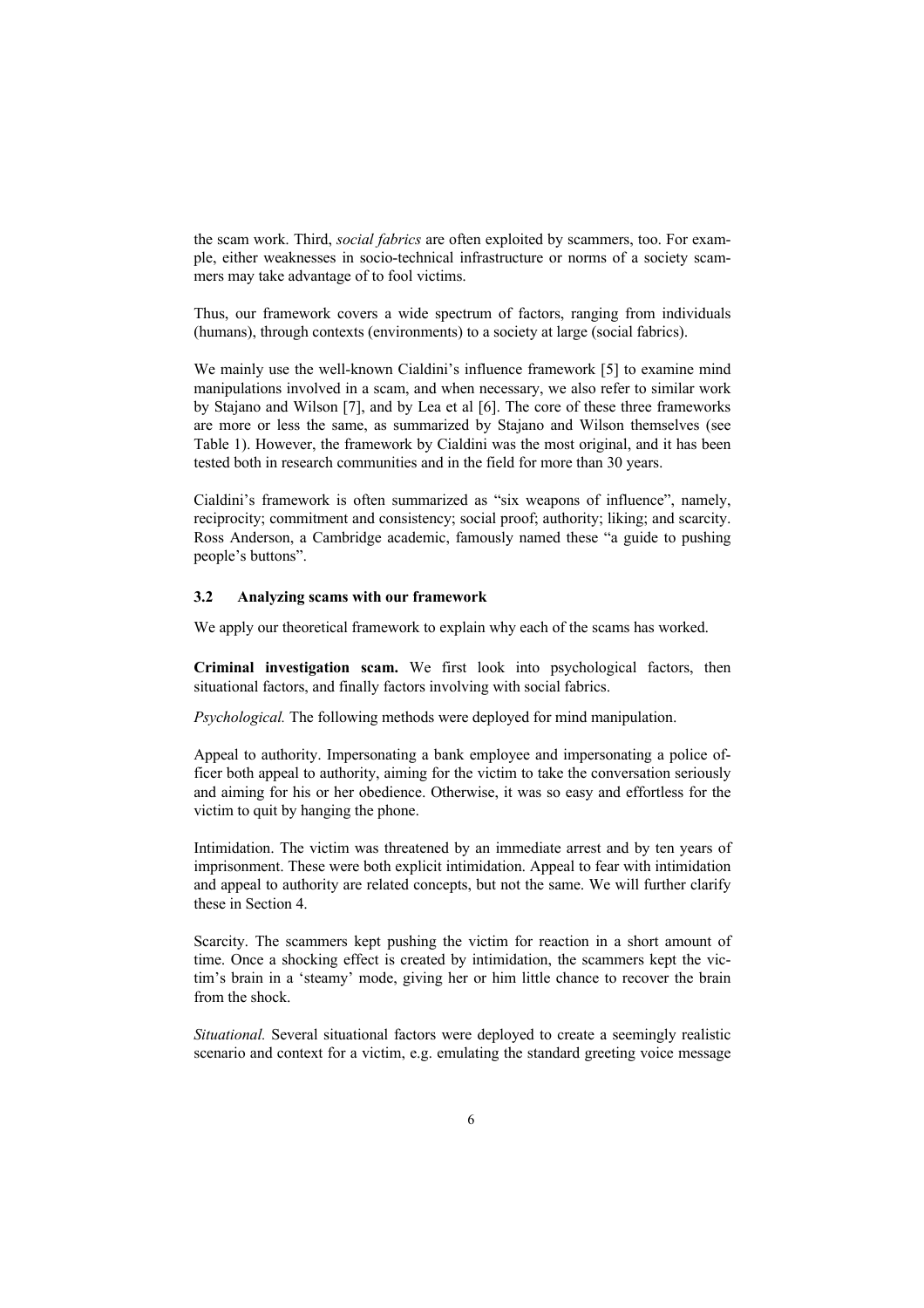used by genuine police stations; displaying a genuine police caller ID on a victim's phone. The legitimate-looking arrest warrant is a prominent and powerful situational factor deployed, and it helps to reinforce the intimidation effect and intensify the psychology of fear.

*Social fabrics.* This scam is a targeted attack, and the victim's personal information that the scammers used are all genuine, including name, national ID number, address, and phone number. Aggressive identify theft in one way or another is a weakness in social fabrics that this scam has exploited. These all help to make the accusation believable to at least such an extent that the victim feels, "Alas, I've had no wrongdoing, but I am in deep trouble now".

Moreover, sadly it is both a belief and practice that people can buy out of trouble or crime in some circumstances, if not always. This is another weakness in social fabrics that has played a role in making the scam work.

Some weaknesses in the banking system were exploited by the scammers, too. It is relatively easy for the scammers to open bank accounts with fake or stolen identities. There is little check and control for online money transfer, a scammer could easily empty a big sum from a victim account to his in one go, and he could easily withdraw a big sum from ATM machines in one day. On the other hand, the banks typically offer little help in tracing stolen money and recovering the money, since these are time-consuming but do not generate revenue for them.

**Cab sharing scam.** This is a well-engineered scam with multiple innovations.

*Psychological.* The scammers applied nearly all the weapons from Cialdini, except the authority method, for mind-manipulating the victim.

Reciprocity and liking: the female scammer is staged to apply these methods to get close with the victim, and to influence her behavior and decision making.

Social proof: all the scammers applied this method at least twice to creating a herding effect. The first use was to influence the victim to comply with the request of handbag search, and the second use was to let the victim share her bank account and PIN details.

Commitment and Consistency: The victim was hesitating whether she should speak up who took the missing wallet, and later when she wanted to speak up, she was stopped by the female scammer. This is an application of commitment and consistency, creating a psychological guilty effect on the victim, for she did not speak up the truth.

Scarcity: This method has been applied several times, and each time only a short while was allowed for the victim to make a decision and act accordingly.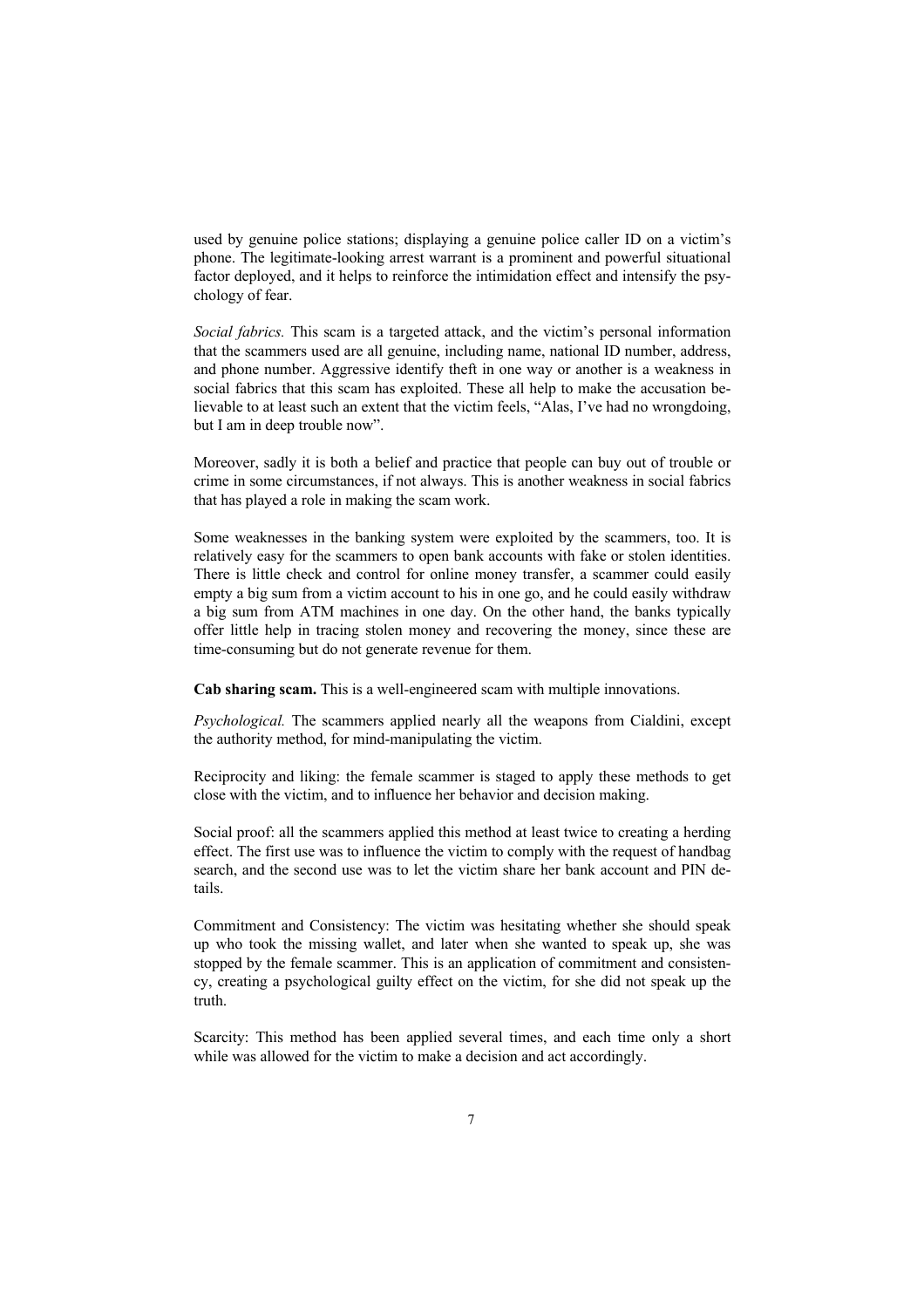In addition, an implicit but strong intimidation was applied to the victim, and this psychological pressure has been intensified by the choice of situational factors that will be discussed shortly.

*Situational.* The use of a moving cab, together with the intentional seat arrangement for the victim, i.e. the mid seat in the back row, created a strong sense of isolation, which leads to the feeling of helplessness and intimidation. According to her selfaccount, the victim says,

 "I was entirely perplexed … I was feeling like in hot water; I did not know how to clear myself from something that I had not done; I was also nervous. In the meanwhile, the cab was still moving. I had a strong feeling of being isolated and helpless in such a narrow physical space. I was in a moving cab, so I was isolated from any external resources or people I could ask help from. I was also isolated from the surrounding people." [4]

*Social fabrics.* On the surface it appears no obvious weakness in social fabrics is exploited in this case. The truth is the opposite. The plot of taking a victim's bank card and PIN would not be possible, if a sloppy practice was not followed by China banks. All debit cards do not print an account holder's name, and this is a common practice in China. Therefore, the victim could not use her name printed on a bank card to argue that the card is hers.

In China, a savings account does not have a bank card, but goes with a hardcopy passbook where an account name is printed. On each credit card, an account name is printed, too. You cannot instantly get a credit card, since it takes time for a bank to double check income and credit history. The bank is also willing to bear with the hassle of printing an account name to please the customer – "This card is customised for you, my esteemed customer". However, a lot more debit cards are in circulation than credit cards. On the contrary, debit cards are mass produced without printing account names, and they are assigned to customers by an increasing or even random order of the card numbers. The banks have believed that it has no security consequences whatsoever by printing no account names on debit cards, and this has become a common practice in China for many years. The incentives for the banks are clearly cost-saving, operational efficiency and convenience to themselves.

However, the reality is that the scammers took advantage of the popular banking practice, and they had conveniently prepared fake debit cards for every major bank in their pockets.

Moreover, the banking flaws discussed for the criminal investigation scam are applicable here, too.

Another key design in this scam is that the scammers do not cross the line to turn it into a robbery. This way, they do not have to resort to brute force or to intimidate with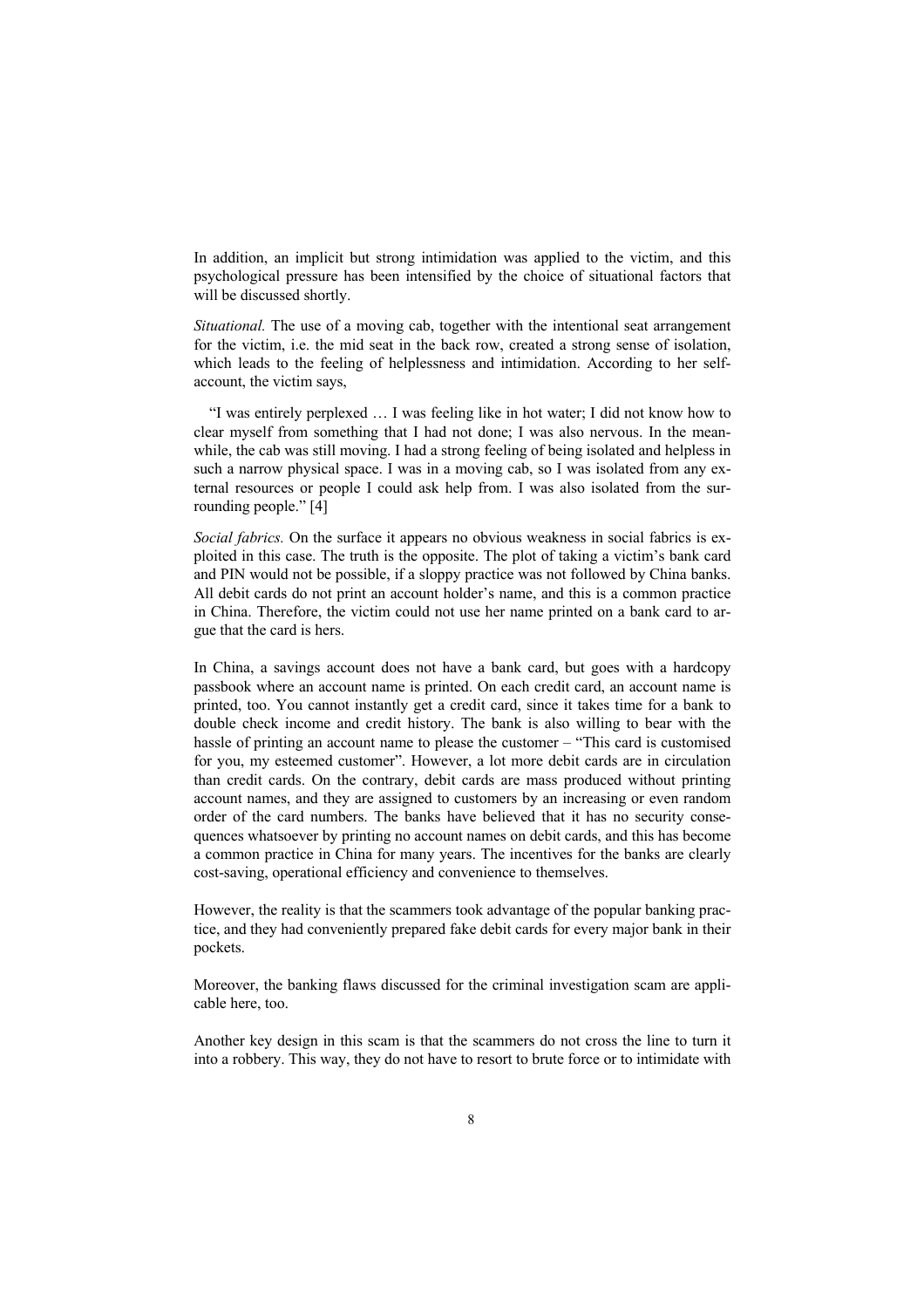weapons. Perhaps more importantly, scam often carries a much lighter punishment than robbery in China. Therefore, the scammers are more or less rational in this regard.

**Flight rebook scam.** On the surface, this scam looks extremely simple and hardly believable that it has made the top scam list. However, a strong psychological effect this scam creates by weaving multiple factors from all three dimensions.

*Psychological.* A 'time scarcity' effect is the only psychological factor embedded in this scam, since the legitimate-looking request comes near the last minute. The victim is given a short time span, and thus an urgency to rescue a relatively expensive ticket. However, many situational and social fabric factors are weaved into the scam, significantly reinforcing this 'time scarcity' effect.

*Situational.* The choice of near departure time is arguably a situational factor, and it is a necessary condition for the psychological factor of time scarcity to work.

The introduction of an ATM machine into the scene is a prominent situational factor in this scam. Victims are instructed to interact with a machine, rather than a friendly human whom you can talk to or even ask for help with. If they are unfamiliar with ATM use or its user interface sucks, there is really no choice better than following the instruction when they are being pushed by the scammer. In particular, during this part of interactions in the scam, the scammer intentionally gives the victim little time for thinking through and decision making.

The use of air tickets is another situational factor, and it works together with the second social fabric factor that is detailed shortly.

*Social fabrics.* First, flight delays and cancellations have been common in China. People have got used ('conditioned') to them and would rarely be suspicious about flight change requests. In the world's worst airport list, ranked by on-time-departure ratings in 2015, four Chinese airports made into top 5, including major air hubs in Hangzhou, Shanghai, Shenzhen and Nanjing [9]. A major reason behind the scene is the Chinese airspace is overcrowded and in short supply. Less than 30% of China's airspace is allocated for commercial airlines, compared to 80% of the airspace in the US for the same purpose [2]. On the other hand, the number of flights and air passengers keeps increasing, as China has risen to the second biggest economy.

Second, cheap airlines like EasyJet are rare in China, and thus travel by air is relatively expensive. Therefore, an air ticket is not something that everyone feels easy to dump, but something that deserves serious efforts to rescue.

Third, this scam is not a random shoot, but a targeted attack. All the flight and passenger information used in the scam is not fake, but genuine. Such sensitive infor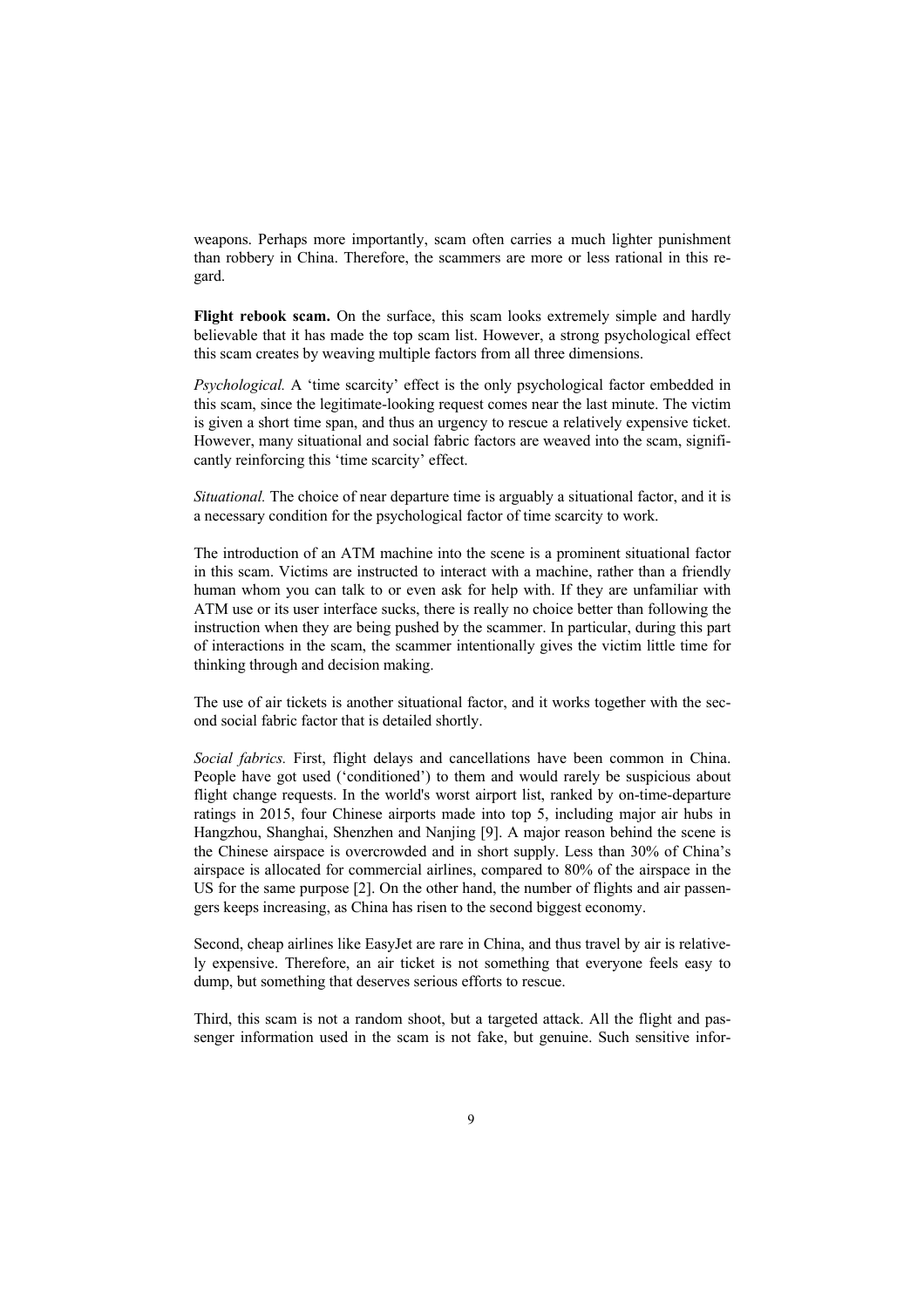mation has been leaked in one way or another (e.g. via insider fraud or security flaws in computer systems), and available for sale in the underground market.

Finally, the banking flaws discussed for the criminal investigation scam are applicable here, too.

### **4 A Comparison with the Western scams**

Three data sets for the common Western scams are available: 1) Phishing, Nigerian 419 scam & variants: these have been widely studied in the literature. 2) The scams from the BBC TV documentary "The Real Hustle" series by Paul Wilson, Alexis Conran and Jessica-Jane Clement. Over nine series, this team researched and documented hundreds of the scams most commonly carried out in Britain. This dataset includes various street scams, as well as modern ones like fake ATM in the street, PIN skimmer, and keyboard with key logging. 3) Various postal scams (studied in Lee et al  $[6]$ ).

Our comparison of Chinese and western scams focuses only on psychology. We do not aim for a case-by-case comparison, which is tedious and not necessarily productive. Instead, we carry out a meta comparison.

The first set of scams, as researchers are familiar with, appeal to human beings' greedy. The second set of scams was carefully studied by Stajano and Wilson [7] to extract their framework for explaining human psychological vulnerabilities. The third set was carefully studied by Lee et al [6] to establish their own framework.

By combining all the principles established by the research on these three datasets with Cialdini's six weapons, we have a superset that covers all the principles established in the literature to explain the psychological factors exploited in the Western scams. With the aid of Table 1, it is easy to derive this superset, which ends up with ten elements, including reciprocity, commitment and consistency, social proof (or herding), authority (or social compliance), liking, scarcity, distraction, need and greed, kindness and dishonesty.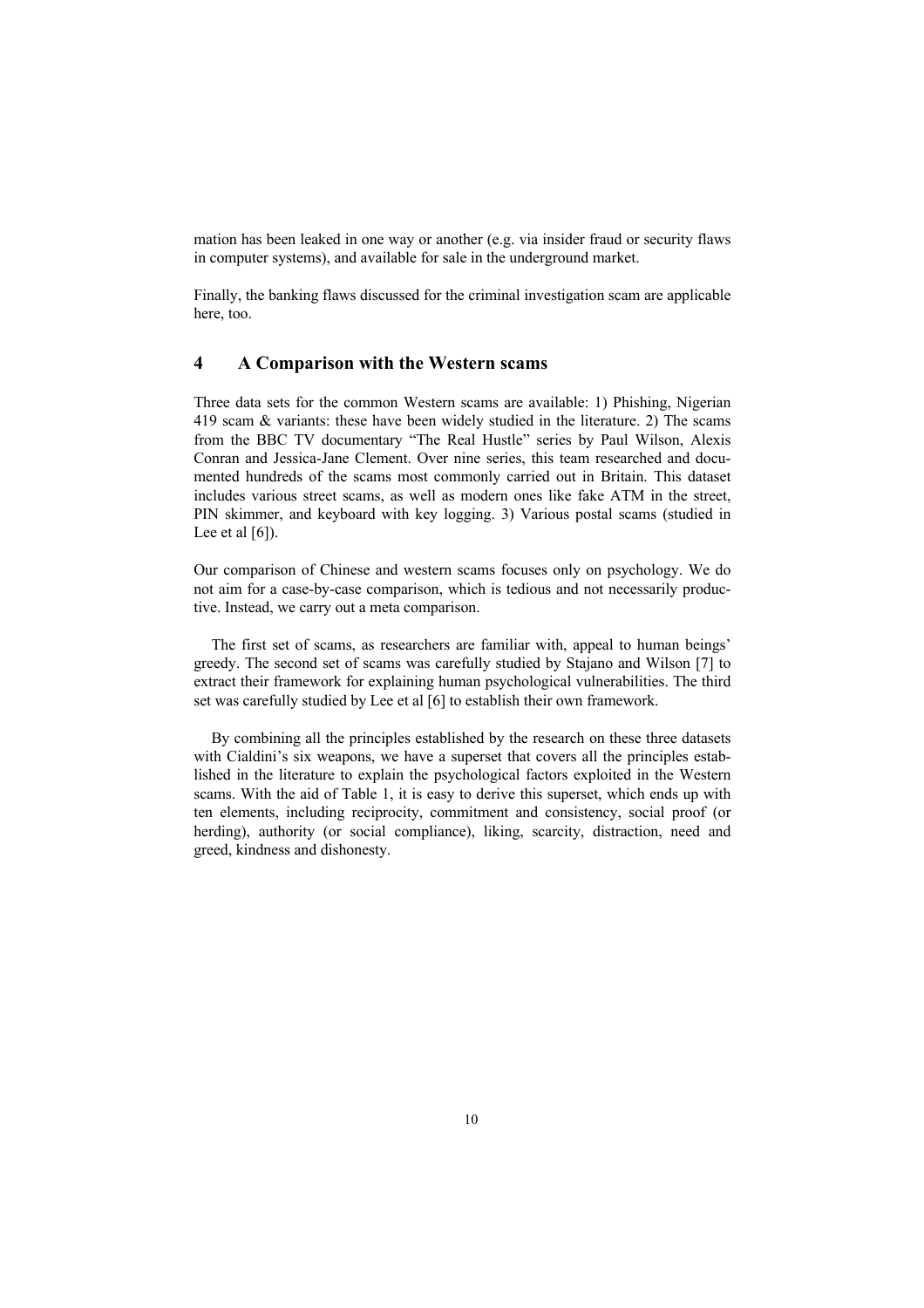#### Principles to which victims respond, as identified by three sets of researchers.

| <b>Principle</b>                                                                                     | <b>Cialdini</b><br>$(1985 - 2009)$ | Lea et al.<br>(2009)     | <b>Stajano-Wilson</b><br>(2009) |
|------------------------------------------------------------------------------------------------------|------------------------------------|--------------------------|---------------------------------|
| <b>Distraction</b>                                                                                   |                                    | $\overline{\phantom{a}}$ |                                 |
| Social Compliance (a.k.a. "Authority")                                                               |                                    | $\circ$                  | $\circ$                         |
| Herd (a.k.a. "Social Proof")                                                                         | $\bullet$                          |                          | $\circ$                         |
| <b>Dishonesty</b>                                                                                    |                                    |                          |                                 |
| <b>Kindness</b>                                                                                      | -                                  |                          |                                 |
| Need and Greed (a.k.a. "Visceral Triggers")                                                          | $\overline{\phantom{0}}$           |                          | $\circ$                         |
| Scarcity (related to our "Time")                                                                     |                                    | $\circ$                  | $\overline{\phantom{a}}$        |
| <b>Commitment and Consistency</b>                                                                    |                                    | $\circ$                  |                                 |
| Reciprocation                                                                                        |                                    |                          |                                 |
| First identified this principle<br>Also lists this principle<br>$\circ$<br>Lists a related principle |                                    |                          |                                 |

Table 1. A summary and comparison of the literature (taken from [7])

However, this superset seems to explain psychological tricks used in the Chinese scams only to an extent. As an additional mechanism, intimidation (which works by creating fear) is prominently spelled out in the Chinese scams, but not in the western counterparts (or at least not prominent enough to motivate the researchers to single it out as a separate mechanism or principle).

Appeal to authority (or social compliance) and intimidation are related concepts, but they are not the same. For example, a common interpretation of Cialdini's authority notion is the following. "Authority – People will tend to obey authority figures, even if they are asked to perform objectionable acts. Cialdini cites incidents such as the Milgram experiments in the early 1960s and the My Lai massacre."

Stajano and Wilson's description of their social compliance principle goes as follows. "Society trains people not to question authority. Hustlers exploit this "suspension of suspiciousness" to make you do what they want."

The jewelry-shop scam used by Stajano and Wilson to highlight their social compliance principle [7] works as follows. A scammer attempts to buy an expensive jewelry, and two accomplices come to 'arrest' her by impersonating plainclothes police officers. The 'cops' expose her as a notorious fraudster known for paying with counterfeit cash, collect as evidence the cash she's using as well as and the jewelry, which the 'cops' say 'will be returned', and then leave. The jeweler believes the jewelry will be returned, and she is grateful that the police saves her from the fraud. Appeal to authority explains this scam, but intimidation is clearly not part of it.

On the other hand, in the cab-sharing scam, intimidation employed there is not about authority at all.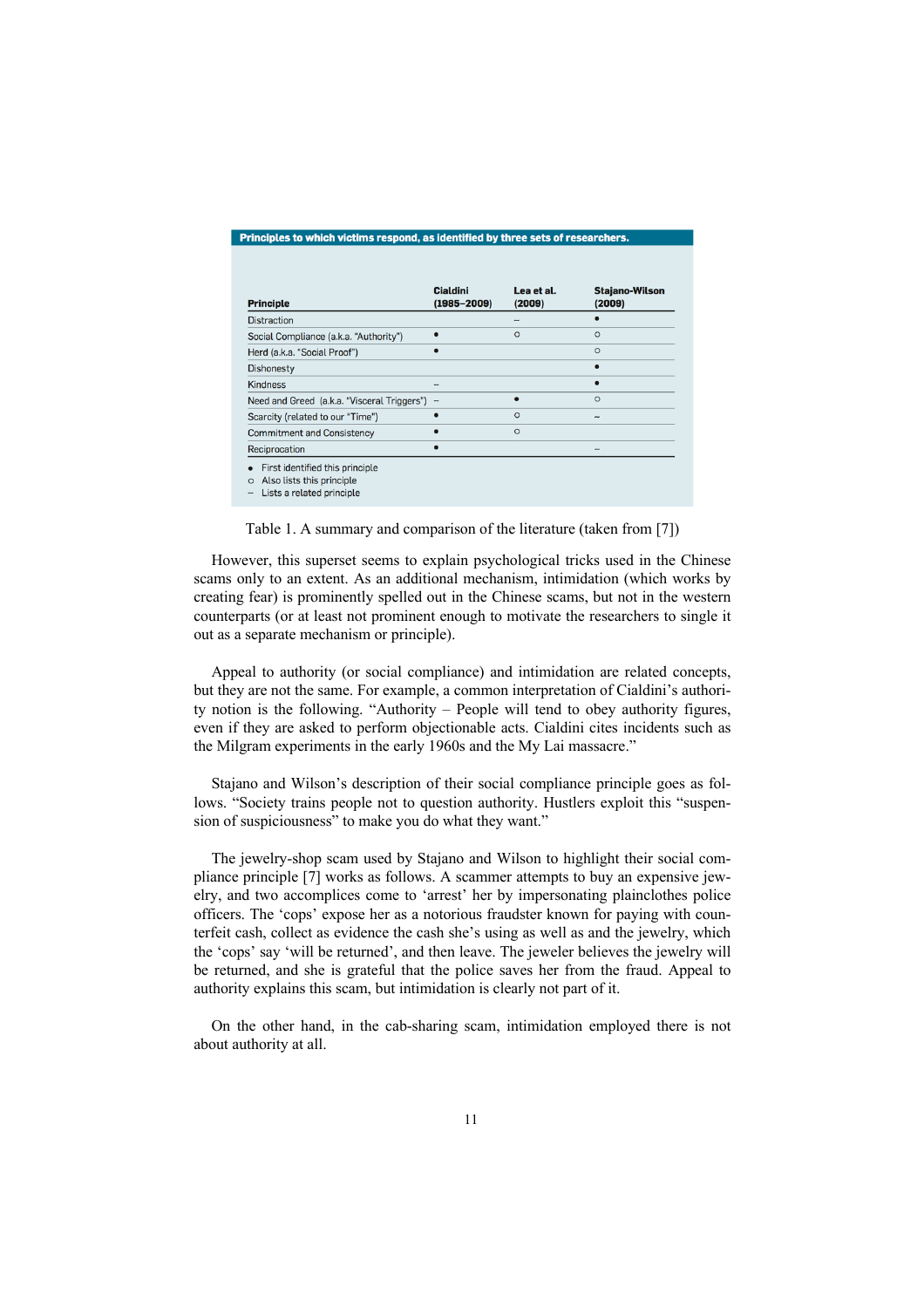In a nutshell, intimidation directly appeals to (the psychology of) fear, and it is a concept related to, but not the same as, appeal to authority (or, social compliance).

The psychology of persuasion was initially proposed by Cialdini for marketing professionals, and it is hardly effective to sell goods or services via intimidation, in particular for long term. Therefore, the omission of 'appeal to fear' in his framework was natural. On the contrary, ingenious Chinese scammers do not mind at all deploying intimidation, a coercive and powerful mind-manipulating mechanism, to pull off their scams.

### **5 Countermeasures**

The human vulnerabilities identified in prior art [5, 6, 7] all help to understand scams. In particular, Stajano and Wilson [7] offered an insight that security engineers should design systems that are robust to such human vulnerability. When convenient, they also discussed how to apply some principles to secure computer systems.

We believe our PSS framework provides a new and systematic guidance for exploring scam countermeasures. First, it provides a multi-facet perspective to examine scams and countermeasures, and it cover people, scam context, and social fabrics.

Second, our framework suggests the following insights. While we should and need take into consideration of human vulnerabilities in designing secure systems, the cabsharing scam, perhaps as an extreme case, clearly suggests that we cannot 'fix' human beings to defend against scams. It is sometimes simply beyond one person's capability to protect herself from scams. The dimension of situational factors is not the place we should aim to build defense in, either. Scammers are inventive, and it is hardly possible for defenders to either predict or address all situational factors that the scammers may make use of. Instead, the dimension of social fabrics is the right place to defend against scams. We should and need identify weaknesses in our sociotechnical infrastructure that scammers may exploit, fix these vulnerabilities, and improve our social fabrics to maintain a healthy society that is robust and resilient to various scams, including both the known ones and those to be invented.

Intuitively, these observations make sense, too. In a complex social-technical system such as a rapidly developing society, if on our own, we need much more knowledge and capability than what we might realize or expect, in order to protect ourselves. Instead, individuals should rely on the dependability of complex socio-technical systems. That is, a robust and resilient socio-technical system should be in place in a society to protect their citizens.

With this fresh angle, we explore countermeasures for the Chinese scams and have the following observations. First, banks are behind the scene facilitating the flight rebook scam, the cab-sharing scam and the criminal investigation crime; they are beneficiary of all the three scams, too. Some effective scam countermeasures are really about improving banking security, for example: 1) Setting up a daily upper limit for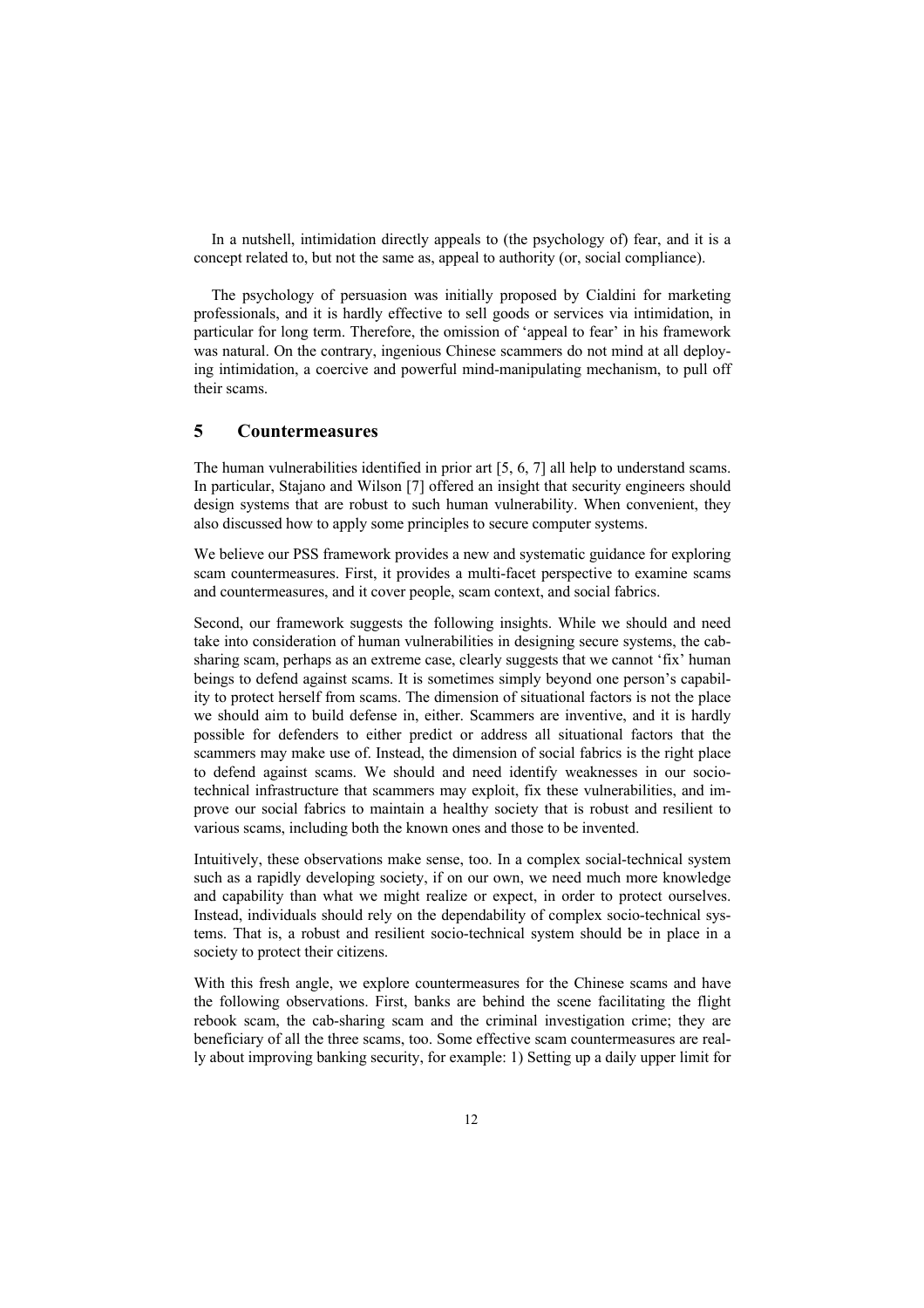ATM money withdrawal limit -- reportedly, many big sums were transferred to the scammers' accounts in one go, without difficulty or any question asked. In the USA, anti-money laundering laws and regulations at the federal and state levels require tracking and reporting each transaction of USD 5,000 or higher. However, similar mechanisms appear to be not in place in China, or not enforced strictly. 2) Alerting or disallowing a large-amount transfer from a bank account to a stranger (or unregistered) account.

These banking security mechanisms are hardly novel or difficult to implement, but Chinese banks are geared towards efficiency and convenience, instead. Presumably, the Chinese banking system did not take into consideration human vulnerabilities in their security design at all.

On the other hand, telecom companies were behind the scene facilitating the flight rebook scam and the criminal investigation crime; they are beneficiary of both scams, too.

According to a respected insider, banking and telecom industries profit from a significant cut, about 13%, of the scam value chain in China; they had done little to counter the rising scam threats, and they should and could do a lot more [8]. This suggests further weaknesses in social fabrics: misaligned incentives and a failed placement of liability.

It will help with scam countermeasures to fix these problems, and these fixes apparently should be carried out in the dimension of social fabrics, rather than the dimensions of psychological or situational factors.

One more point we want to make here: a reasonable method for designing solutions to address human vulnerabilities appears to examine scams in their entire socio-technical setting (i.e., treating the society as a large socio-technical system).

It is hardly possible to prevent victims from suffering from scams, but the right countermeasure should rely on improving the socio-technical system of our society to protect people (and their assets). Our PSS framework offers an analytical tool that does more or less an architecture analysis for resolving socio-technical security challenges. Little can be done with individuals and situational factors in terms of scam countermeasures, but much can and should be done in the dimension of social fabrics.

## **6 Conclusions**

We have introduced and examined three high-profile Chinese scams, namely the criminal investigating scam, the flight rebook scam and the cab sharing scam. Not necessarily every element in the scams is novel. However, new twists are introduced to blend with known elements, and they together make some novel genres.

These scams have some distinctive features. First, Chinese scammers adapt their schemes well to the cultural and social context. We doubt these scams would work in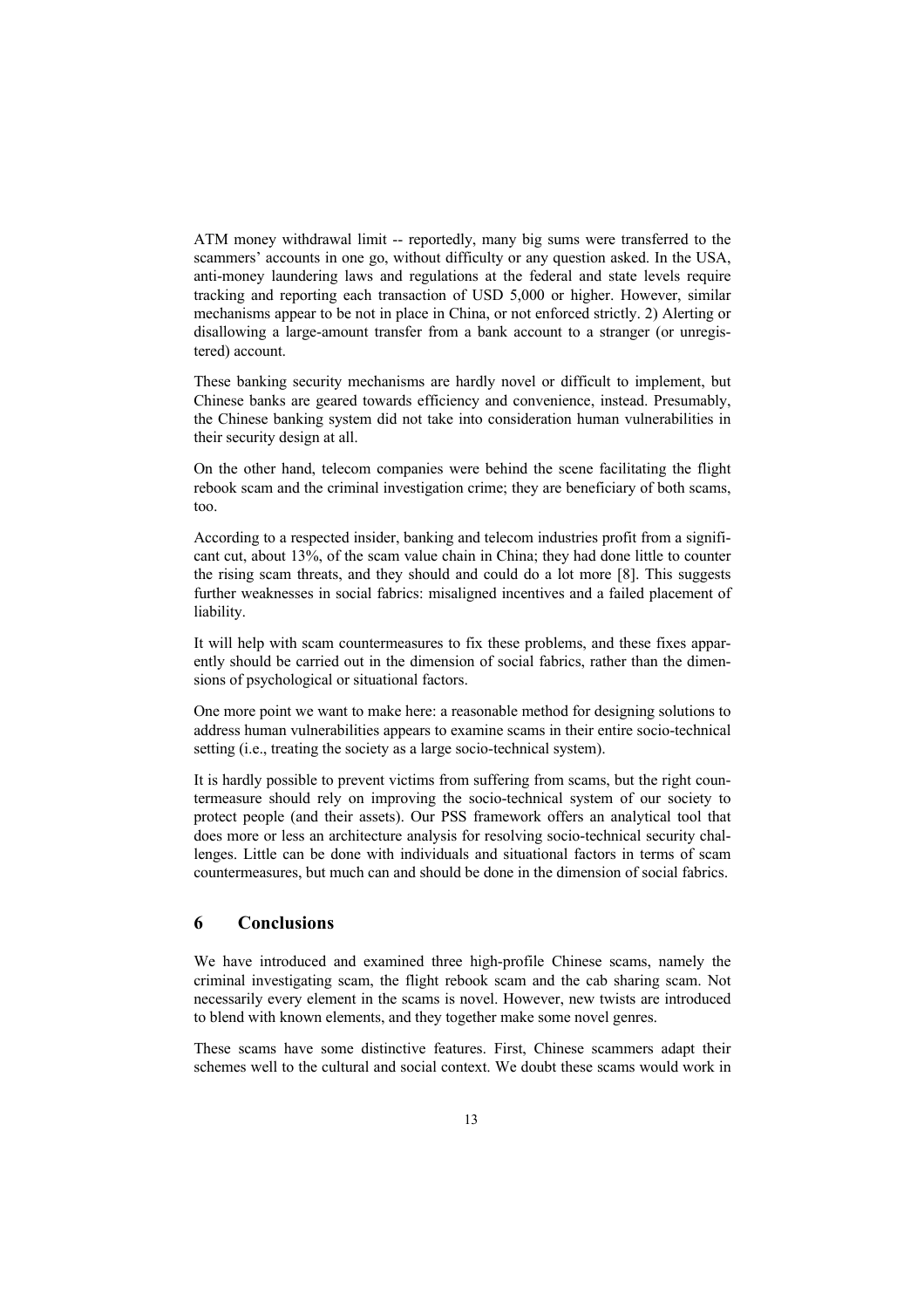the western countries like Britain. For example, the criminal investigating scam would only work in authoritative countries. The flight rebook scam would rarely work in a place where flight delays and cancellations do not occur (often). On the contrary, some western scams (like phishing) happen in China, and they work effectively even if they are pulled off verbatim. Second, these scams were sophisticated and wellengineered; well-organized with a division of labor and teamwork; and often with scripts available for internal training. In particular, the cab sharing scam is one of the best engineered scams we have seen so far. Third, these scams have been surprisingly lucrative.

We have proposed a simple but novel framework to understand why these scams have worked. Our PSS framework examines psychological, situational and social fabric factors that have played a role in each scam. A key observation is that the scammers hacked not only human psychology and people's unpreparedness – these scams were novel to many people and they were caught off guard – but also systematic weaknesses in the rapid changing society driven by the fast-growing economy, such as a banking system geared towards efficiency and convenience, failed placement of liability and incentives, and lack of protection for personal identify information and sensitive business transactions.

As a side note, the well-known Cialdini's influence framework [5], or the similar work by Stajano and Wilson [7] or by Lea et al [6], explains the psychological tricks used in the Chinese scams, but only to an extent. Revisions and extensions to the established scam or persuasion principles seem necessary to account for ingenious scammers in China. For example, the Chinese scammers do not mind resorting to intimidation. Either explicit intimidation (as in the criminal investigation scam) or implicit intimidation (as in the cab sharing scam) is evident.

As an attempt of looking for general countermeasures, we have argued that instead of fixing human beings or scrutinizing situational factors, it is more realistic and promising to address these scams by fixing the weaknesses in the socio-technical infrastructure and improving social fabrics.

### **7 Acknowledgement**

This work was presented at "*Decepticon: 2nd Int'l Conference on Deceptive Behavior*" (Stanford, August 2017) and at the "*Security and Human Behaviour workshop"* (Carnegie Mellon, May 2018). We were grateful for valuable feedbacks and comments received at both events.